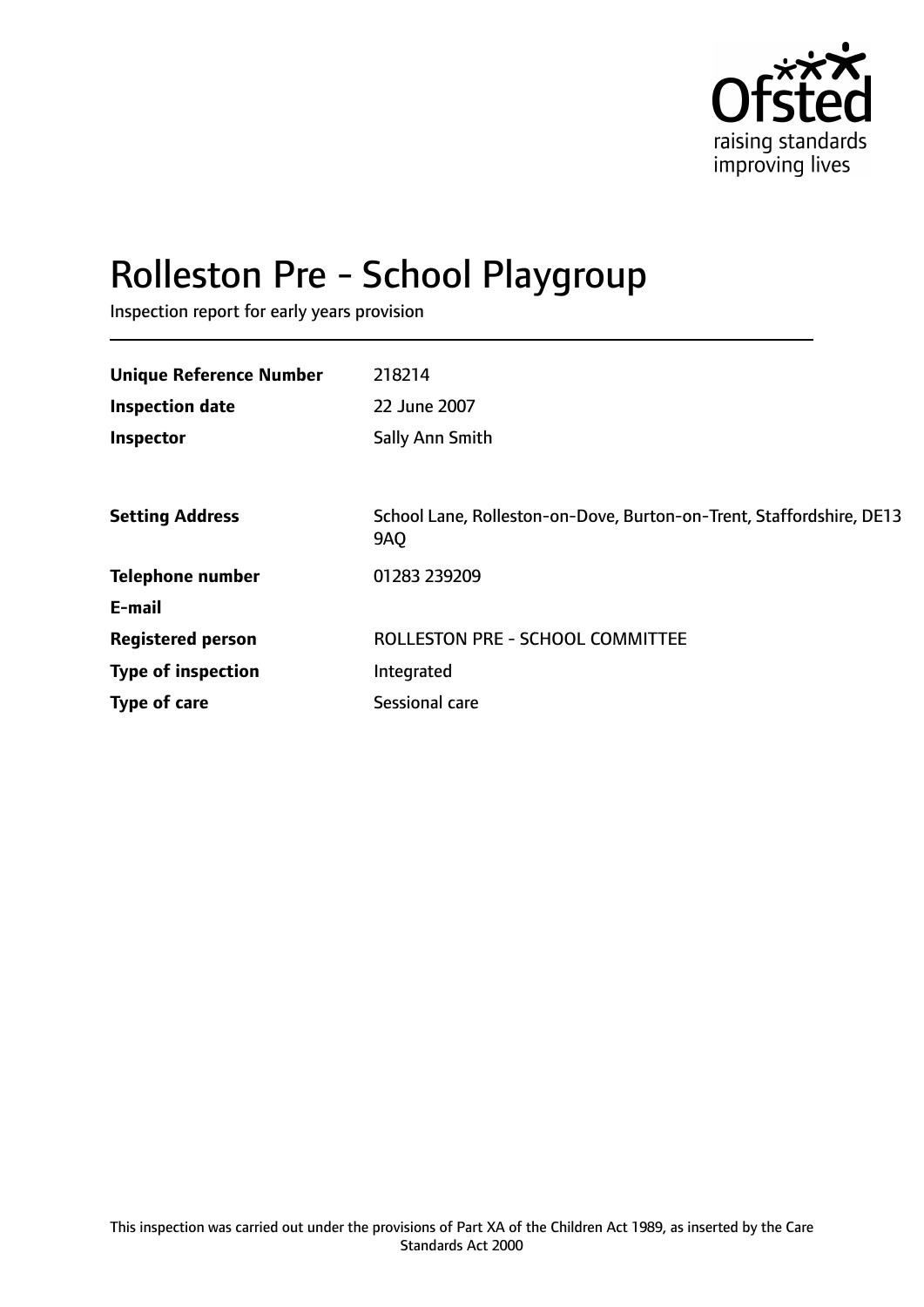## **ABOUT THIS INSPECTION**

The purpose of this inspection is to assure government, parents and the public of the quality of childcare and, if applicable, of nursery education. The inspection was carried out under Part XA Children Act 1989 as introduced by the Care Standards Act 2000 and, where nursery education is provided, under Schedule 26 of the School Standards and Framework Act 1998.

This report details the main strengths and any areas for improvement identified during the inspection. The judgements included in the report are made in relation to the outcomes for children set out in the Children Act 2004; the National Standards for under 8s day care and childminding; and, where nursery education is provided, the *Curriculum guidance for the foundation stage.*

The report includes information on any complaints about the childcare provision which Ofsted has received since the last inspection or registration or 1 April 2004 whichever is the later.

## **The key inspection judgements and what they mean**

*Outstanding: this aspect of the provision is of exceptionally high quality Good: this aspect of the provision is strong Satisfactory: this aspect of the provision is sound Inadequate: this aspect of the provision is not good enough*

For more information about early years inspections, please see the booklet *Are you ready for your inspection?* which is available from Ofsted's website: *www.ofsted.gov.uk.*

# **THE QUALITY AND STANDARDS OF THE CARE AND NURSERY EDUCATION**

On the basis of the evidence collected on this inspection:

The quality and standards of the care are good. The registered person meets the National Standards for under 8s day care and childminding.

The quality and standards of the nursery education are good.

## **WHAT SORT OF SETTING IS IT?**

Rolleston Pre-School opened in 1992. It operates from a mobile classroom in the grounds of John of Rolleston Primary School near Burton-On-Trent. There is a fully enclosed garden available for outside play. A maximum of 24 children may attend the pre-school at any one time. The pre-school opens five days a week during school term times. Sessions are from 09:00 to 11:45 and 12:45 to 15:15.

There are currently 61 children aged between two years and five years on roll. Of these, 50 children receive funding for nursery education. The pre-school supports a number of children with learning difficulties and/or disabilities and who speak English as a second language.

There are seven permanent staff who work with the children, six of whom have early years qualifications. One member of staff is working towards an early years qualification. The setting receives support from the local authority.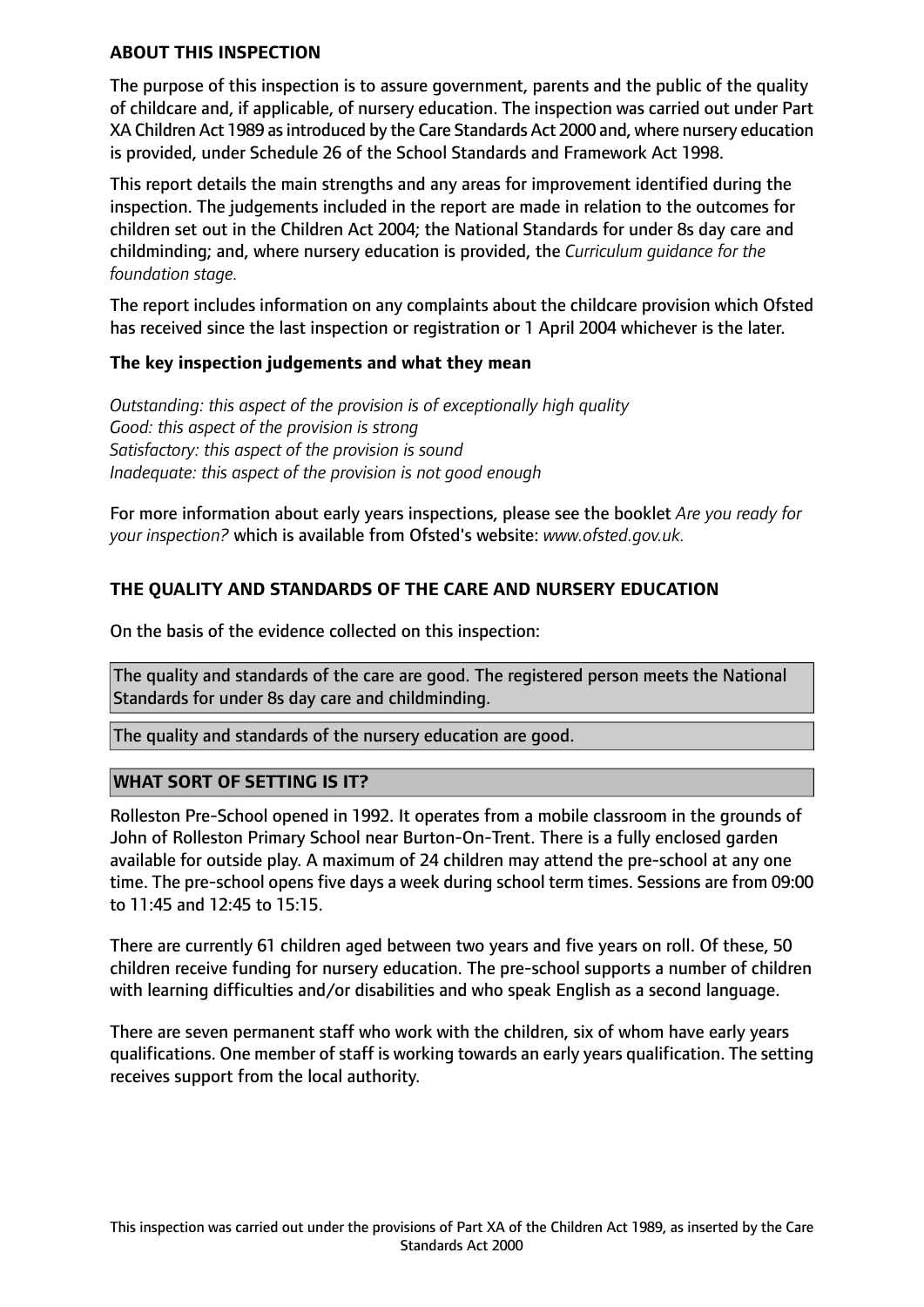## **Helping children to be healthy**

The provision is good.

Children demonstrate a very good awareness of appropriate hygiene routines, washing their hands before eating snacks. Children walk over to the basin and automatically roll their sleeves up in the process so that they do not get wet. They know where to access tissues should they need to wipe their nose. Children know that it is important to brush their teeth because 'if we do not our teeth will fall out'. Children when in the toilet see pictorial reminders to wash their hands. When playing in the role play area and on the computer children recognise people who make them better when they are ill such as a doctor or nurse. Staff implement effective and consistent hygiene procedures such as disinfecting table tops and food preparation areas. When preparing snacks, staff wear aprons and ensure that if their hair is long it is tied up. Staff are fully conversant with communicable and notifiable diseases and the necessary responses. All the relevant procedures are in place for accidents, medication and emergencies requiring hospitalisation. The pre-school ensure that two members of staff are on duty who are first aid trained. Staff have also received training in the use of epi-pens and 'fits'.This helps to promote the health and well-being of children.

Children are provided with a varied range of snacks which are healthy and nutritious. This generally consists of a selection of fruit and something carbohydrate such as crackers, breadsticks or noodles. Children can not eat the fruit fast enough particularly grapes which leave the bowls at a rapid rate of knots. Children have a choice of water or milk to accompany their snack and can independently access water throughout the session from the water dispenser. Once they have finished with their cup they place it in a bowl to be washed. Snack-times are sociable occasions where children and staff sit together and discuss the merits of a healthy diet. For example, they talk about whether crisps and chocolate are good or bad for their diet.

Children are engaged in a variety of healthy exercise and benefit from a 'free flow' system where they can choose to play inside or outside, depending on the weather. Indoor activities are replicated outside and children enjoy using their imagination as they play board games or make marks at the writing table. They tend to the garden digging, weeding and caring for the plants and herbs they grow. Children have access to a wealth of resources to promote their physical skills. Peddle pushers enable children to develop their skills in moving forwards and backwards. Children carefully pull themselves up the ramp on the climbing frame using ropes as an aid. They practise their balancing and agility skills as they confidently negotiate obstacle courses, moving over, under or around equipment. Children giggle and squeal with delight when playing with the parachute particularly when running underneath or thrusting the parachute high in the air. Music and movement sessions are a common feature of children's physical play and 'Sticky kids' an exercise tape generates a great deal of excitement. A particular favourite is the 'funky monkey' where children have fun as they make monkey gestures and swing their arms really high and then low.

## **Protecting children from harm or neglect and helping them stay safe**

The provision is good.

Children's safety is paramount and staff implement effective procedures to ensure that safety is a priority in all areas of children's care. Access to the pre-school is closely monitored and all visitors are requested to produce identification and sign the visitors book prior to entering the building. The room is very vibrant and inviting, inspiring children to be stimulated and have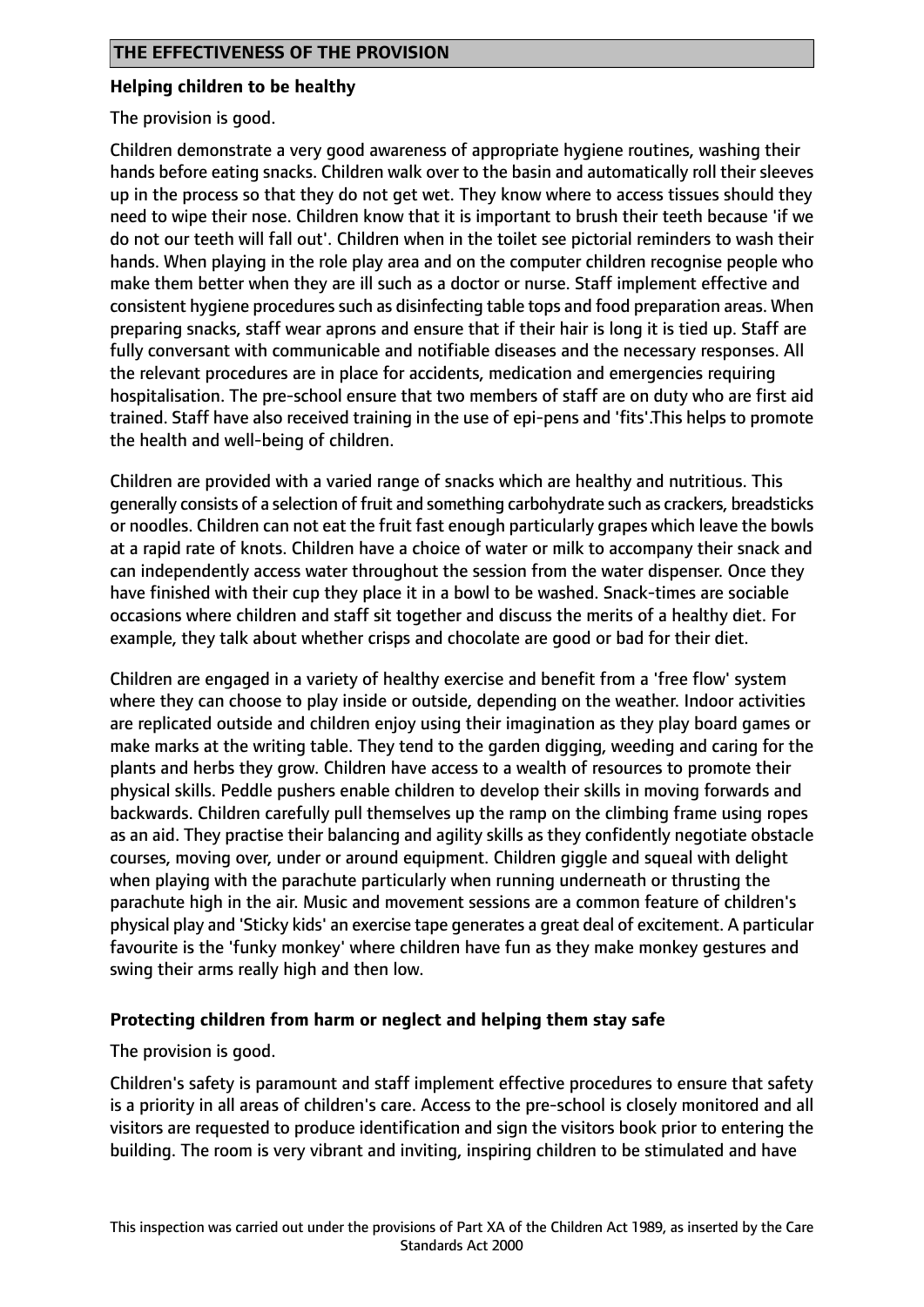fun. Lots of visual displays of children's work creates a sense of belonging and children have access to a good range of quality toys and resources. Effective risk assessments ensure that toys, equipment and all areas used by the children are safe for their use. Appropriate action is taken to reduce any potential hazard so that children's safety is not compromised. Whilst space is quite limited it is well-organised to enable children to move freely and safely between activities.

Children learn how to stay safe through a range of planned activities and games. Children learn how to handle screwdrivers and hammers closely supervised by staff. Children move around the room calmly and sensibly understanding that if they run they may hurt themselves. Children deftly use staplers taking care to staple paper together. They learn how to handle knives when chopping up fruit or making sandwiches. When out and about in the village children learn how to stay safe as a pedestrian. They also discuss stranger danger and what to do should they get lost. Effective policies and procedures are in place to ensure that children are safe and well cared for and staff demonstrate a good understanding of their implementation.

Staff's knowledge and understanding of child protection procedures is good and they are very aware of the signs and symptoms of abuse. They recognise the importance in ensuring that concerns are reported to the relevant agencies. This means children are well protected from harm. Staff are familiar with appropriate procedures and good practice to prevent allegations of abuse being made against themselves. A comprehensive written child protection policy is in place to support staff.

# **Helping children achieve well and enjoy what they do**

The provision is good.

Children enter the nursery enthusiastically and know the routine well. They select their name cards and post them in the box before selecting an activity of choice. Children are provided with a range of activities that effectively promote all aspects of their development. Staff encourage the children to be interested in what they are doing and motivated to learn. Children develop their imagination and this often arises from everyday play and routines. For example, after children have played with musical instruments they decide to make their own guitars. Whilst deciding on the design for their instrument they also respond well to the help and guidance from staff to support, develop and consolidate their learning. Staff plan a good range of activities for younger children to incorporate the 'Birth to three matters' framework.

## Nursery education

The quality of teaching and learning is good. Staff demonstrate a sound understanding of the Foundation Stage and implement this effectively by providing a range of activities to cover the six areas of learning. They understand that all aspects of learning for children is interrelated. For example, when children are in the writing area staff also focus and ask questions related to mathematical concepts or knowledge and understanding of the world. They talk about the animals they have drawn, compare sizes and talk about their habitats. Staff listen to children taking great interest in everything they say and do. They ask open-ended questions about what the children are doing and why to ensure that children's vocabulary and learning is extended. Staff make good use of their time so that it is spent either playing or working directly with the children. Regular opportunities are incorporated into the curriculum planning for children to revisit a stepping stone to ensure children have competence in this area. Staff regularly ask children to recall events, topics they have been doing or stories to consolidate their learning. Observations are used to complete profiles for each child to assess what they can do and identify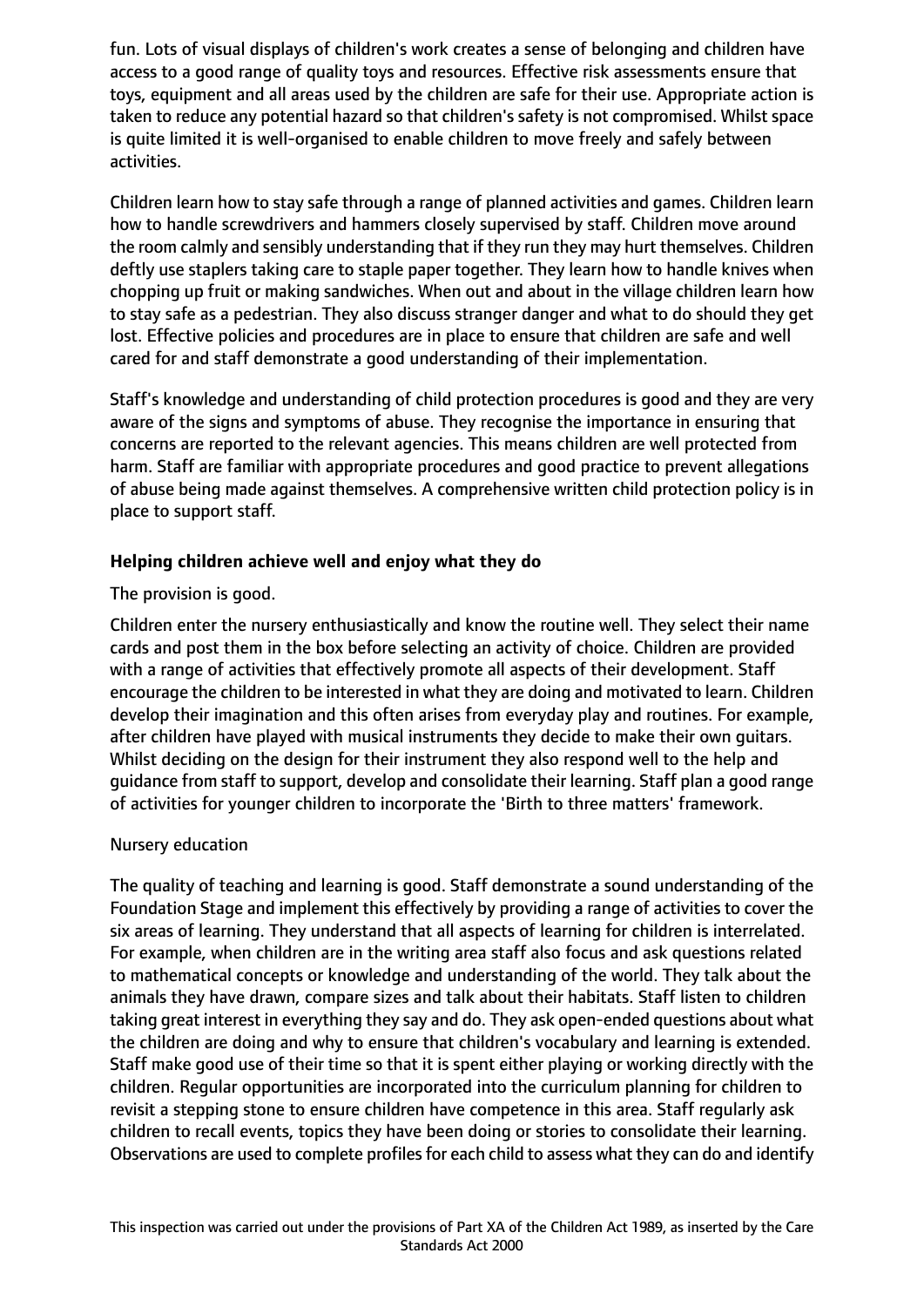areas for development. Staff know the children well and all activities are aimed to meet individual children's needs and adapted accordingly so that children get the most out of them.

Children confidently choose from the activities available and initiate their own play. They enjoy being able to make choices particularly whether they wish to play inside or outside. Children enjoy sitting outside and playing board games or mark making at the writing table. Children confidently express their feelings and make it quite clear if they do not like something. At snack-time for example, children state which fruit they like or dislike. They listen to stories intently which develop their awareness of other peoples differences and feelings. For example, they discuss the moral behind the story of the 'fluffy hedgehog and prickly bird' and because they are different initially they have no friends. Children think this is sad but are happy when the animals are accepted by the other animals at the end of the story.

Children recognise their names and older or more able children are encouraged to recognise their surname. They regularly attempt to write their names whenever they complete a piece of art or creative work and access the writing area independently. Role play encourages children to attempt writing in a variety of different ways such making lists, appointments or invitations. This often develops spontaneously through children's play. For example, children decide to have a 'party' and discuss with a member of staff what they need. They decide on a clown so look in the yellow pages. They recognise that clown begins with 'c' and with help flick through the pages until a list of clowns are found. Children also decide they need to write party invitations. Captions and labels help to develop children's awareness of letters and words in their surroundings. Children sit and talk about the alphabet. A member of staff says 'A to Z what's that all about?' As a result children learn that letters are used to form words and for reading and writing. Children make good use of the book area accessing books independently. They hold the books correctly and turn the pages as they 'read' to themselves. Some children share books with each other. Children know that the author writes the book and the illustrator draws the pictures and through listening to the title are asked to think what the book might be about. Children are asked 'does the fluffy hedgehog and prickly bird sound different?' Children talk about this before listening to the story and the message it sends.

At registration, children count how many children are present and differentiate between boys and girls before adding the numbers together. At snack-time children count the numbers of cups at the table. A leader is selected for each table and they count how many children can sit at their table including themselves. Children enjoy singing songs such as 'Five currant buns' which introduce them to the concept of counting back as they calculate how many are left. Children say 'there are three pennies left' and are told by a member of staff 'well that's good because how many buns are left?' Regular activities are used to develop children's awareness of simple number operations in addition and subtraction, for example, grouping objects into size and colour.

Children are introduced to a range of topics that help to develop their awareness of their environment and the world in which they live. They grow their own fruit and herbs in the garden and learn how to tend to these. Children learn about how people live and different types of houses. They learn that people in Uganda live in houses made from sticks whilst in Mongolia people live in tents covered with animal skins. Some Romany families live in caravans. Children make observations of buildings in their environment and compare these. They look and explore the differences between a house and a bungalow, a thatched and a tiled roof. Children talk about the care of pets and learn that they need food, water and exercise. They talk about a tortoise being ninety years old and how he can still move quite fast. They learn about what the tortoise likes to eat and about hibernation.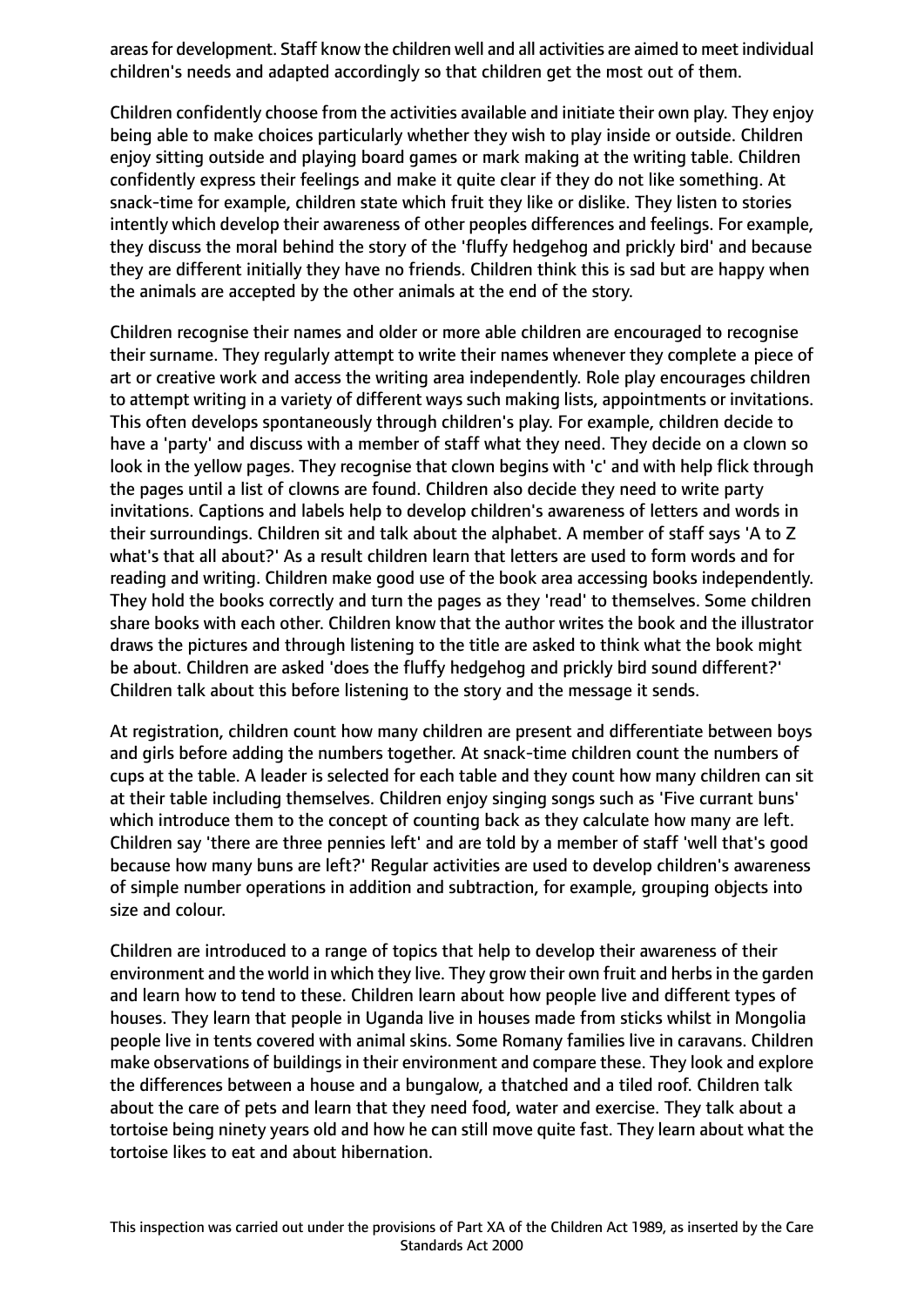Children use a variety of different materials, painting and printing techniques to develop their creativity and imagination. They thoroughly enjoy mark making in shaving foam. Children enjoy building and model making using recyclable materials. They attempt to play and experiment with a variety of musical instruments and listen to the different sounds they make. They attempt to tap out sounds imitating staff. Children enjoy making their own musical instruments and form a band. Regular music and movement encourages children to move their bodies in a variety of different ways. Children enjoy all areas of their play.

#### **Helping children make a positive contribution**

The provision is good.

Children and parents are made very welcome to the pre-school and time is taken by staff to greet everyone individually. Arrangements for settling in are flexible to enable children to feel secure in their new environment. Staff liaise closely with parents to ensure that the individual needs of children are met. They organise and provide resources that maintain all children's interest and provide many opportunities for children to initiate their own play. For example, children play with musical instruments and then decide they want to make their own. They go to the craft table and using various recyclable materials make guitars. Staff provide help and support but very much encourage the children to develop and make decisions for themselves.

Children's spiritual, moral, social and cultural development is fostered. They are very well behaved and know the routine well. As the bell is rung children stop and listen, instantly knowing that it is time to tidy up. They all help to put the resources away and then sit on the mat with a book until everyone has finished. They take turns when playing with toys and listen to each other when speaking in a large group. They learn to be sensitive towards each others feelings. Staff create a calm atmosphere where there are no raised voices. Any disputes are resolved through explanation and discussion. Children develop a good awareness of the world around them and play with a range of resources to support this area of learning. Children play with woks, rice bowls and chopsticks in the kitchen and in the art and craft area have access to various skin tone paints. Children see dual-language books and positive images of race, culture, gender and disability. Children are beginning to develop an awareness of different festivals and celebrations but these are quite limited. However, they explore how Christmas is celebrated around the world and have Spanish and French themed weeks. At registration they learn to say 'Ola' and 'Bonjour' when answering their name. Staff enlist the help and support of parents to talk about culture and share artefacts with the children. Children learn to respect and value people who are different from themselves and children with learning and/or disabilities are treated with equal concern and respect.

The partnerships with parents and carers are good. There is a two-way flow of information and knowledge which has a positive impact on children's learning. Staff are very aware of the importance in acknowledging that parents play an integral part in their child's learning. Therefore time is spent gathering information from parents to complete children's development profiles to plan for this. Profiles are shared with parents during the term as they talk about their child's progress and achievements. In addition evenings are arranged where parents have appointments with staff to discuss their child's learning. A rolling slide show on the computer and a video enable parents to see children at play and the wide range of activities they experience. An information booklet informs them of policies and procedures and an overview of the six areas of learning for the Foundation Stage. Planning for both 'Birth to three matters' framework and the Foundation Stage are displayed for parents' perusal. The notice board informs parents of weekly themes. However, as yet there are no systems in place for staff to share ideas as to how parents can support their child's learning at home.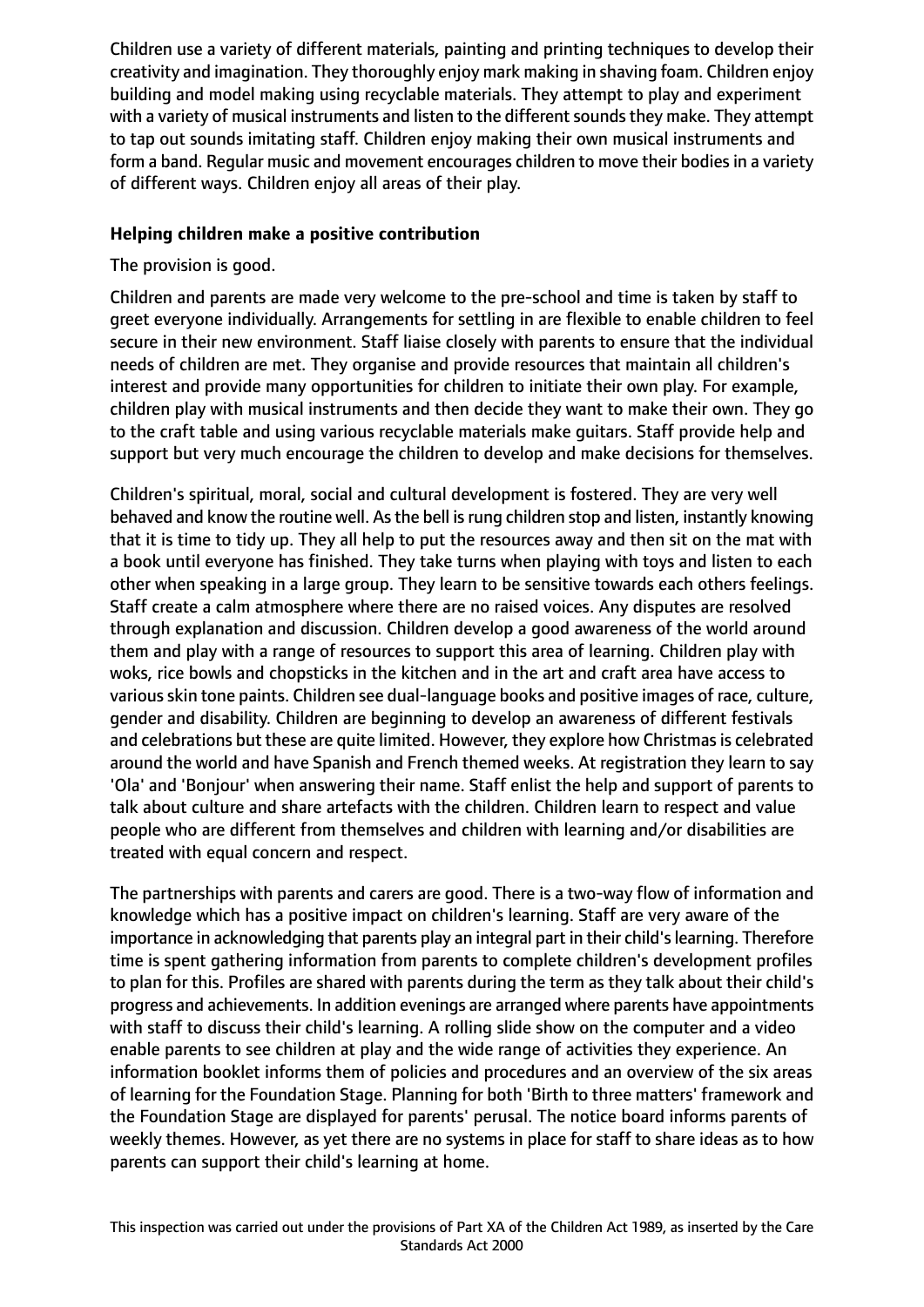## **Organisation**

The organisation is good.

Children clearly enjoy their time at pre-school as they play and learn in a welcoming and well-organised environment. The children spend their time absorbed and interested in all aspects of their play and all activities are planned to maximise learning opportunities. Staff work well together and are committed and professional in all areas of their work ensuring that children benefit in all areas of development. They are clear of their roles and responsibilities and deploy themselves effectively to ensure that children are happy and settled. They plan their time well spending most of it working directly with children. Staff have a good understanding of the setting's policies and procedures and implement these effectively.

Leadership and management is good. The manager is very effective in ensuring that staff feel valued and included in all aspects of curriculum planning. Weekly meetings enable staff to plan for children's play and learning and share good practice. Staff discuss and contribute ideas for children's learning so that the activities are stimulating, fun and adapted accordingly to meet the needs of all children. The manager encourages regular discussion, often on a daily basis to evaluate the success in delivering activities to maximise learning potential for children. Any necessary improvements or adjustments are made to inform future planning. Staff are encouraged to improve all areas of their practice and regularly attend any relevant training to update their knowledge. Through appraisals and monitoring practice the manager ensures that staff are able to effectively implement the curriculum requirements. Overall the provision meets the needs of the range of children for whom it provides.

# **Improvements since the last inspection**

At the last inspection the pre-school were required to ensure that children's arrival and departure is recorded. A daily register is now maintained for children to record their attendance. A separate record is maintained to record children's arrival and departure times and this is completed by parents. At the last inspection for nursery education the pre-school were required to improve staff's knowledge in developing children's progressin music and movement. Staff have attended various courses to incorporate music and movement into the sessions and this is now an integral part of the curriculum.

## **Complaints since the last inspection**

Since the last inspection there have been no complaints made to Ofsted that required the provider or Ofsted to take any action in order to meet the National Standards.

The provider is required to keep a copy of complaints made by parents, which they can see on request. The complaints record may contain complaints other than those made to Ofsted.

# **THE QUALITY AND STANDARDS OF THE CARE AND NURSERY EDUCATION**

On the basis of the evidence collected on this inspection:

The quality and standards of the care are good. The registered person meets the National Standards for under 8s day care and childminding.

The quality and standards of the nursery education are good.